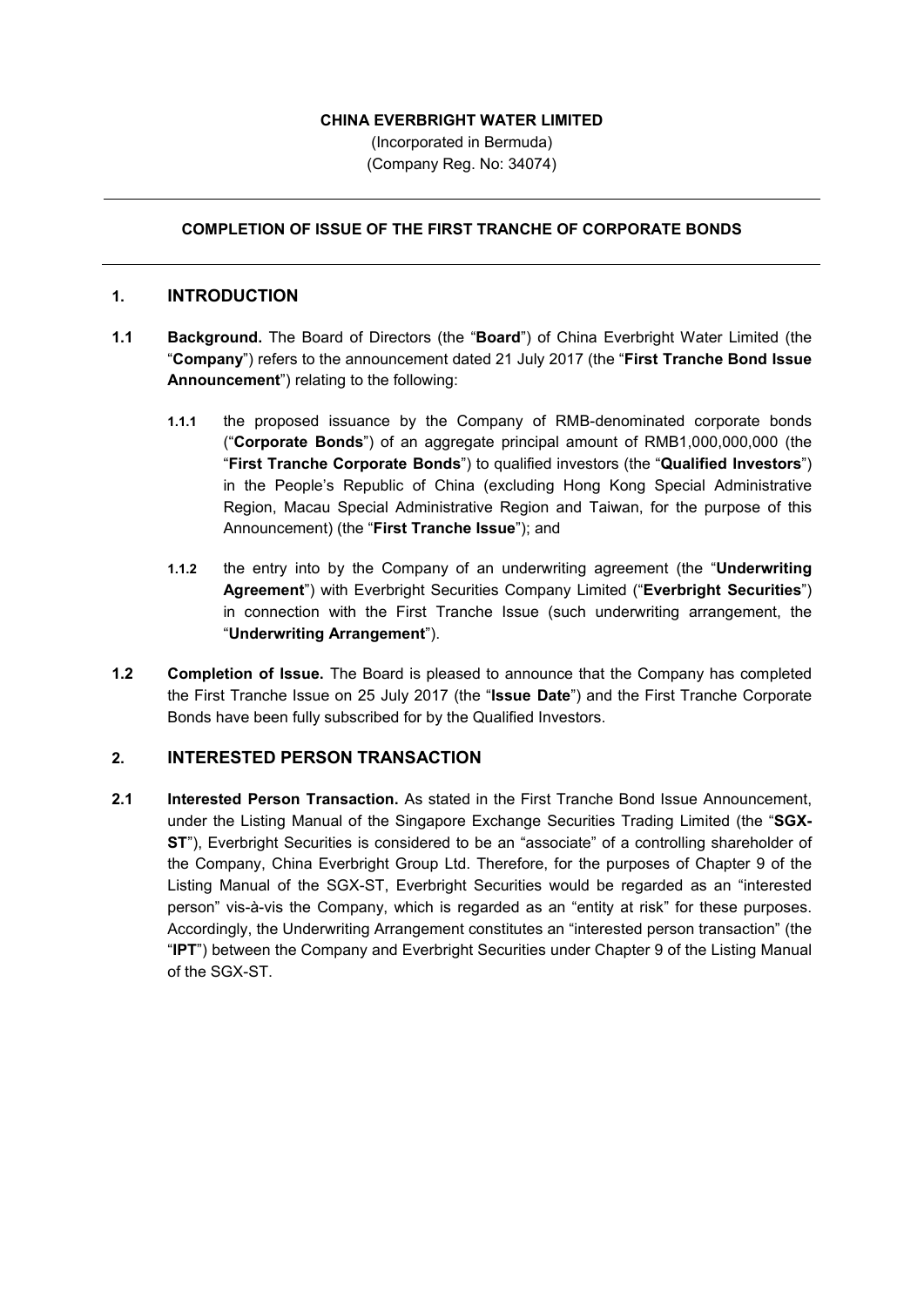### **2.2 Value of IPT**

-

- **2.2.1** As stated in the First Tranche Bond Issue Announcement, the value of the IPT is an amount equivalent to the aggregate of:
	- (i) the underwriting service fees payable by the Company to Everbright Securities, in consideration of the provision of the underwriting services and other services by Everbright Securities to the Company under the Underwriting Agreement (the "**Underwriting Service Fees**"), based on a rate of 0.5 per cent. of the aggregate principal amount of the issued Corporate Bonds. In respect of the First Tranche Issue, the Underwriting Service Fees amounts to RMB5,000,000, being 0.5 per cent. of the aggregate principal amount of the First Tranche Corporate Bonds, being RMB1,000,000,000; and
	- (ii) the aggregate amount of interest (the "**Interest Amount**") payable by the Company to Everbright Securities based on the interest rate of the First Tranche Corporate Bonds, being a simple interest of 4.55 per cent. to be paid on an annual basis, in respect of the actual aggregate amount of the First Tranche Corporate Bonds to be subscribed for by Everbright Securities on completion of the First Tranche Issue, on the basis that Everbright Securities holds the relevant First Tranche Corporate Bonds for their full maturity period, being five years from the Issue Date.
- **2.2.2** As stated above, the First Tranche Corporate Bonds have been fully subscribed for by the Qualified Investors and accordingly, the Interest Amount payable by the Company to Everbright Securities is nil and the actual value of the IPT, based only on the Underwriting Service Fees, is RMB5,000,000 (the "**Actual IPT Value**").
- **2.3 No Shareholder's Approval Required.** As the Actual IPT Value represents less than five per cent. of the latest audited consolidated net tangible assets ("**NTA**") of the Company and its subsidiaries (together, the "**Group**")<sup>1</sup>, approval of the shareholders of the Company is not required for the Underwriting Arrangement under Chapter 9 of the Listing Manual of the SGX-ST.

<sup>1</sup> As stated in the First Tranche Bond Issue Announcement, as at 31 December 2016, five per cent. of the latest audited consolidated NTA of the Group is approximately HKD299 million (being approximately RMB258 million based on the assumed exchange rate of RMB1: HKD1.1570).